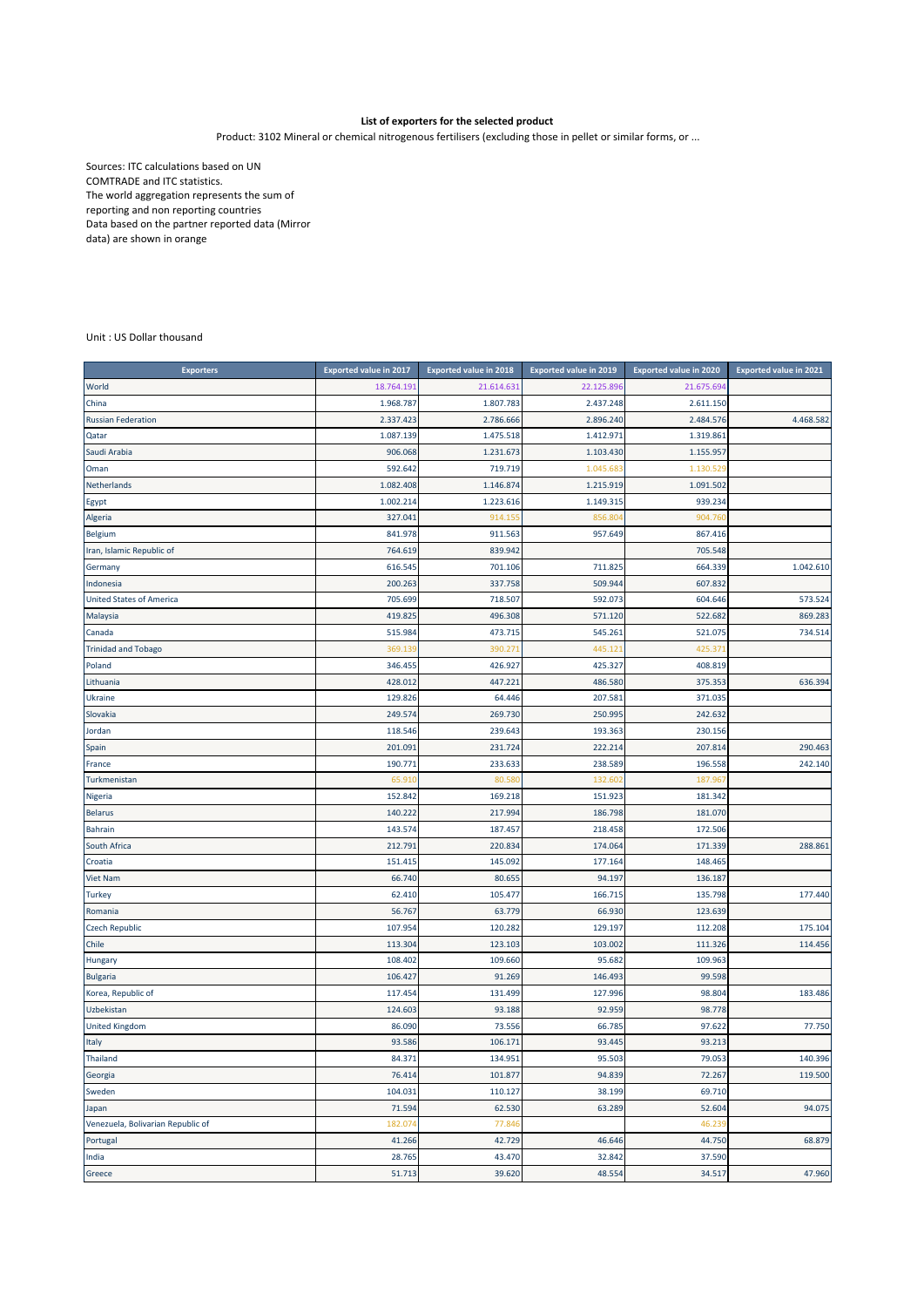| Australia                       | 28.423               | 23.636    | 24.623    | 29.592 | 27.257      |
|---------------------------------|----------------------|-----------|-----------|--------|-------------|
| Kazakhstan                      | 30.064               | 23.041    | 18.133    | 26.315 |             |
| Denmark                         | 17.721               | 19.217    | 22.294    | 25.347 |             |
| Taipei, Chinese                 | 40.395               | 49.797    | 46.347    | 23.328 |             |
| Latvia                          | 18.110               | 22.146    | 25.960    | 22.880 | 45.478      |
| <b>Brazil</b>                   | 21.862               | 24.471    | 19.141    | 21.703 | 40.481      |
| Estonia                         | 51.627               | 91.878    | 69.054    | 20.434 | 71.950      |
| Colombia                        | 21.970               | 21.818    | 18.462    | 20.099 |             |
| Mozambique                      | 2.049                | 1.795     | 29.290    | 17.947 | 33.495      |
| Zambia                          | 8.151                | 20.766    | 24.288    | 17.568 |             |
| Serbia                          | 26.601               | 27.302    | 17.644    | 14.019 | 25.776      |
| Tanzania, United Republic of    | 37.011               | 17.876    | 16.769    | 13.934 |             |
| Finland                         | 16.534               | 15.572    | 27.437    | 12.996 |             |
| Azerbaijan                      | $\Omega$             | 27        | 18.340    | 10.738 |             |
| <b>Mexico</b>                   | 5.848                | 7.907     | 10.847    | 9.114  |             |
| Honduras                        | 3.728                | 5.285     | 6.172     | 8.89   |             |
| Luxembourg                      | 7.824                | 9.322     | 10.006    | 8.328  |             |
| Peru                            | 8.070                | 5.163     | 3.234     | 7.194  |             |
| Côte d'Ivoire                   | 1.530                | 1.428     | 1.360     | 6.765  |             |
|                                 | 12.572               | 6.919     | 7.626     | 6.468  |             |
| Singapore                       |                      |           |           |        |             |
| Guatemala                       | 4.614<br>$\mathbf 0$ | 4.272     | 6.364     | 6.219  |             |
| Bolivia, Plurinational State of |                      | 67.148    | 75.217    | 4.769  | 30.574      |
| Austria                         | 10.046               | 8.020     | 1.214     | 4.680  |             |
| Slovenia                        | 4.811                | 4.166     | 4.946     | 4.369  |             |
| Ireland                         | 3.949                | 6.426     | 6.202     | 4.219  | 4.512       |
| Libya, State of                 | 42.059               | 68.657    | 7.315     | 4.04   |             |
| Madagascar                      | 14.193               | 12.278    | 11.685    | 3.604  | 18.506      |
| Senegal                         | 328                  | 6.710     | 10.146    | 3.129  |             |
| Costa Rica                      | 4.097                | 2.667     | 3.376     | 3.061  |             |
| <b>Togo</b>                     | 567                  | 1.412     | 432       | 2.548  | $\mathbf 0$ |
| Morocco                         | 1.411                | 2.744     | 1.746     | 2.366  |             |
| <b>United Arab Emirates</b>     | 2.295                | 4.889     | 1.939     | 1.653  |             |
| El Salvador                     | 2.171                | 2.034     | 350       | 1.613  |             |
| Kenya                           | 3.474                | 7.438     | 2.380     | 1.600  |             |
| Guyana                          | 549                  | 0         | 776       | 1.594  | 3.732       |
| Ghana                           | 1.428                | 2.360     | 2.999     | 1.31   |             |
| <b>Dominican Republic</b>       | 4.910                | 2.277     | 2.437     | 1.131  |             |
| Mali                            | 15.175               | 3.267     | 6.262     | 1.12   |             |
| Macedonia, North                | 463                  | 497       | 701       | 1.119  |             |
| Bosnia and Herzegovina          | 6.119                | 3.181     | 1.462     | 1.019  |             |
| Kyrgyzstan                      | 1.178                | 391       | 3.444     | 986    |             |
| Uruguay                         | 1.115                | 2.158     | 1.600     | 889    |             |
| Switzerland                     | 1.002                | 1.471     | 573       | 816    | 461         |
| Zimbabwe                        | $\bf{0}$             | 96        | 270       | 770    |             |
| Malawi                          | 2.196                | 380       | 382       | 768    |             |
| Dominica                        | 15                   | 1.276     | 412       | 678    |             |
| Eswatini                        | 1.183                | 950       | 721       | 662    |             |
| Israel                          | 3.160                | 725       | 308       | 627    |             |
| <b>New Zealand</b>              | 848                  | 800       | 906       | 613    | 463         |
| Ecuador                         | 186                  | 499       | 690       | 564    |             |
| Chad                            |                      |           |           | 499    |             |
| Panama                          | 55                   | 129       | 89        | 485    |             |
| Paraguay                        | 10                   | 186       | 803       | 422    | 638         |
| Angola                          | $\boldsymbol{9}$     | 132       | 49        | 361    |             |
| Uganda                          | 508                  | 245       | 233       | 346    |             |
| Albania                         | $\pmb{0}$            | $\pmb{0}$ | $\pmb{0}$ | 301    |             |
| Cameroon                        | 390                  | 6.899     | 171       | 269    |             |
| <b>Free Zones</b>               | 15                   | 30        | 766       | 147    |             |
|                                 |                      |           |           |        |             |
| Philippines                     | 800                  | 32        | $\pmb{0}$ | 135    |             |
| <b>Mauritius</b>                | 328                  | 185       | 139       | 119    |             |
| Hong Kong, China                | 670                  | 697       | 231       | 119    | 1.416       |
| <b>Tunisia</b>                  | 403                  | 1.020     | 888       | 116    |             |
| Argentina                       | 9.619                | 13.186    | 39.419    | 93     | $\mathbf 0$ |
| Iraq                            | 11                   |           | 109       | 86     |             |
| Lebanon                         | 187                  | 1.150     | 81        | 68     |             |
| Botswana                        | $\bf 0$              | 15        | 6         | 66     |             |